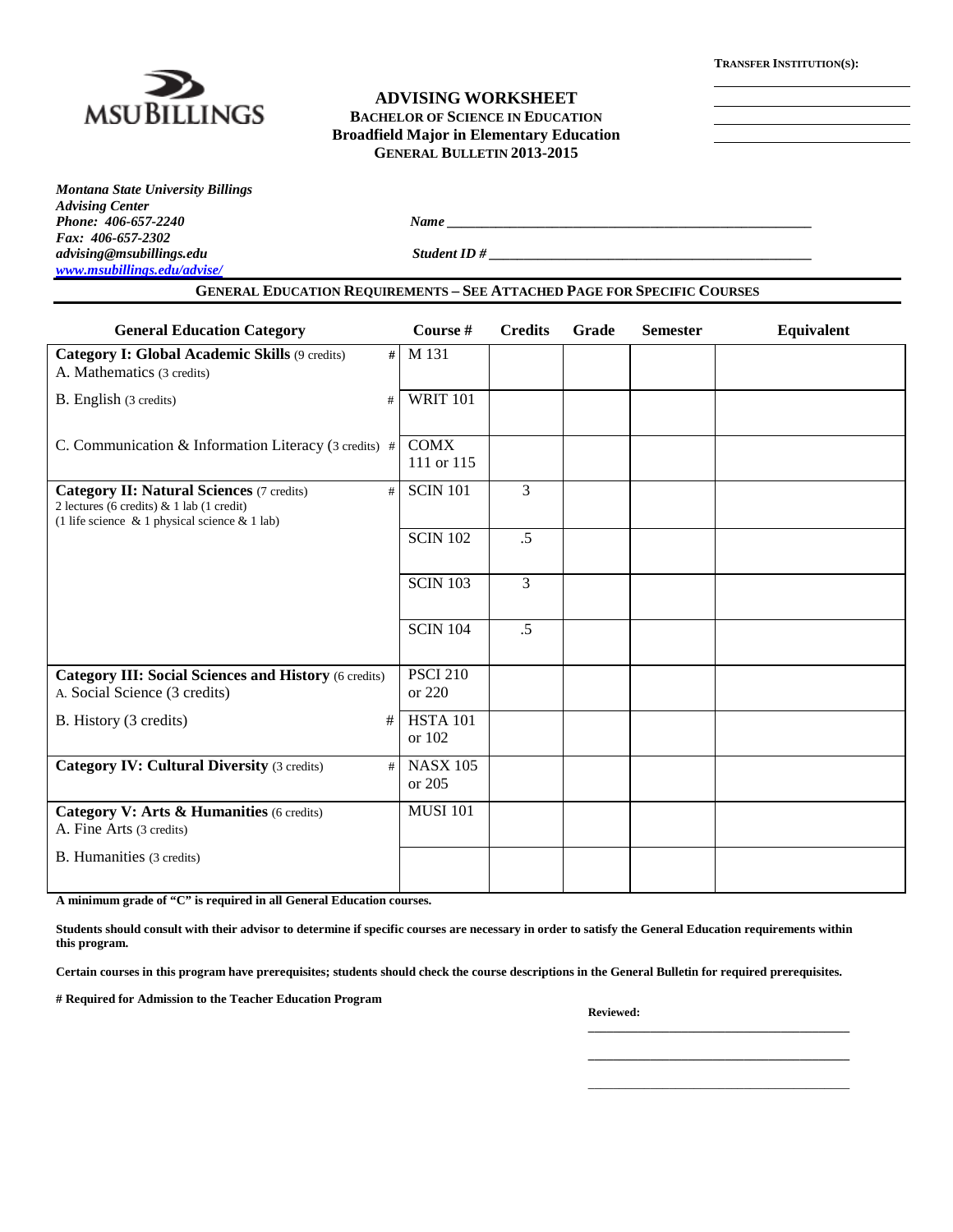# **GENERAL EDUCATION REQUIREMENTS**

|             |     | <b>CATEGORY I: GLOBAL ACADEMIC SKILLS</b>                      | 9 credits                        |
|-------------|-----|----------------------------------------------------------------|----------------------------------|
|             |     | Students are required to take one course from each subcategory |                                  |
|             |     | <b>Subcategory A - Mathematics</b>                             | 3 credits                        |
| М           | 131 | Mathematics for Elementary Teachers II                         | 3                                |
|             |     | Subcategory B - English                                        | 3 credits                        |
| WRIT        | 101 | College Writing I                                              | 3                                |
| WRIT        | 201 | College Writing II                                             | 3                                |
|             |     | Subcategory C - Communication & Information Literacy 3 credits |                                  |
| COMX        | 111 | Introduction to Public Speaking                                | 3                                |
| COMX        | 115 | Introduction to Interpersonal Communication 3                  |                                  |
|             |     | CATEGORY II: NATURAL SCIENCES                                  | 6 cr. lecture & 1 cr. lab        |
|             |     |                                                                | <b>7</b> credits                 |
|             |     | SCIN 101, 102, 103 $\&$ 104 Integrated Sciences                | $3, \frac{1}{2}, 3, \frac{1}{2}$ |
|             |     |                                                                |                                  |
|             |     | <b>CATEGORY III: SOCIAL SCIENCES AND HISTORY</b>               | 6 credits                        |
|             |     | Students are required to take one course from each subcategory |                                  |
|             |     | <b>Subcategory A – Social Sciences</b>                         | 3 credits                        |
| PSCI        | 220 | Introduction to Comparative Government                         | 3                                |
| <b>PSCI</b> | 210 | <b>Introduction to American Government</b>                     | 3                                |

|                                   |                                                     | <b>Subcategory B - History</b>                                 | 3 credits        |  |  |  |  |
|-----------------------------------|-----------------------------------------------------|----------------------------------------------------------------|------------------|--|--|--|--|
| $HSTA$ 101                        |                                                     | American History I                                             | 3                |  |  |  |  |
| HSTA                              | 102                                                 | American History II                                            | 3                |  |  |  |  |
|                                   |                                                     |                                                                |                  |  |  |  |  |
|                                   | <b>CATEGORY IV: CULTURAL DIVERSITY</b><br>3 credits |                                                                |                  |  |  |  |  |
| NASX.                             | 105                                                 | Introduction to Native American Studies                        | 3                |  |  |  |  |
| <b>NASX</b>                       | 205                                                 | Native Americans in Contemporary Society                       | 3                |  |  |  |  |
|                                   |                                                     |                                                                |                  |  |  |  |  |
|                                   |                                                     | <b>CATEGORY V: ARTS &amp; HUMANITIES</b>                       | <b>6</b> credits |  |  |  |  |
|                                   |                                                     | Students are required to take one course from each subcategory |                  |  |  |  |  |
|                                   |                                                     | Subcategory $A$ – Fine Arts                                    | 3 credits        |  |  |  |  |
| MUSI                              | 101                                                 | <b>Enjoyment of Music</b>                                      | 3                |  |  |  |  |
| <b>Subcategory B - Humanities</b> |                                                     |                                                                |                  |  |  |  |  |
|                                   |                                                     |                                                                | 3 credits        |  |  |  |  |
| <b>ARTH</b>                       | 150                                                 | Introduction to Art History                                    | 3                |  |  |  |  |
| <b>HONR</b>                       | 111                                                 | Perspectives and Understanding                                 | 3                |  |  |  |  |
| LIT                               | 110                                                 | Introduction to Literature                                     | 3                |  |  |  |  |
| LIT                               | 240                                                 | The Bible as Literature                                        | 3                |  |  |  |  |
| PHL                               | 110                                                 | Introduction to Ethics                                         | 3                |  |  |  |  |
| PHL.                              | 111                                                 | Philosophies of Life                                           | 3                |  |  |  |  |
|                                   |                                                     |                                                                |                  |  |  |  |  |

**Please note Elementary Education requires specific courses for General Education requirements, as listed above. This list does not reflect all approved General Education courses.**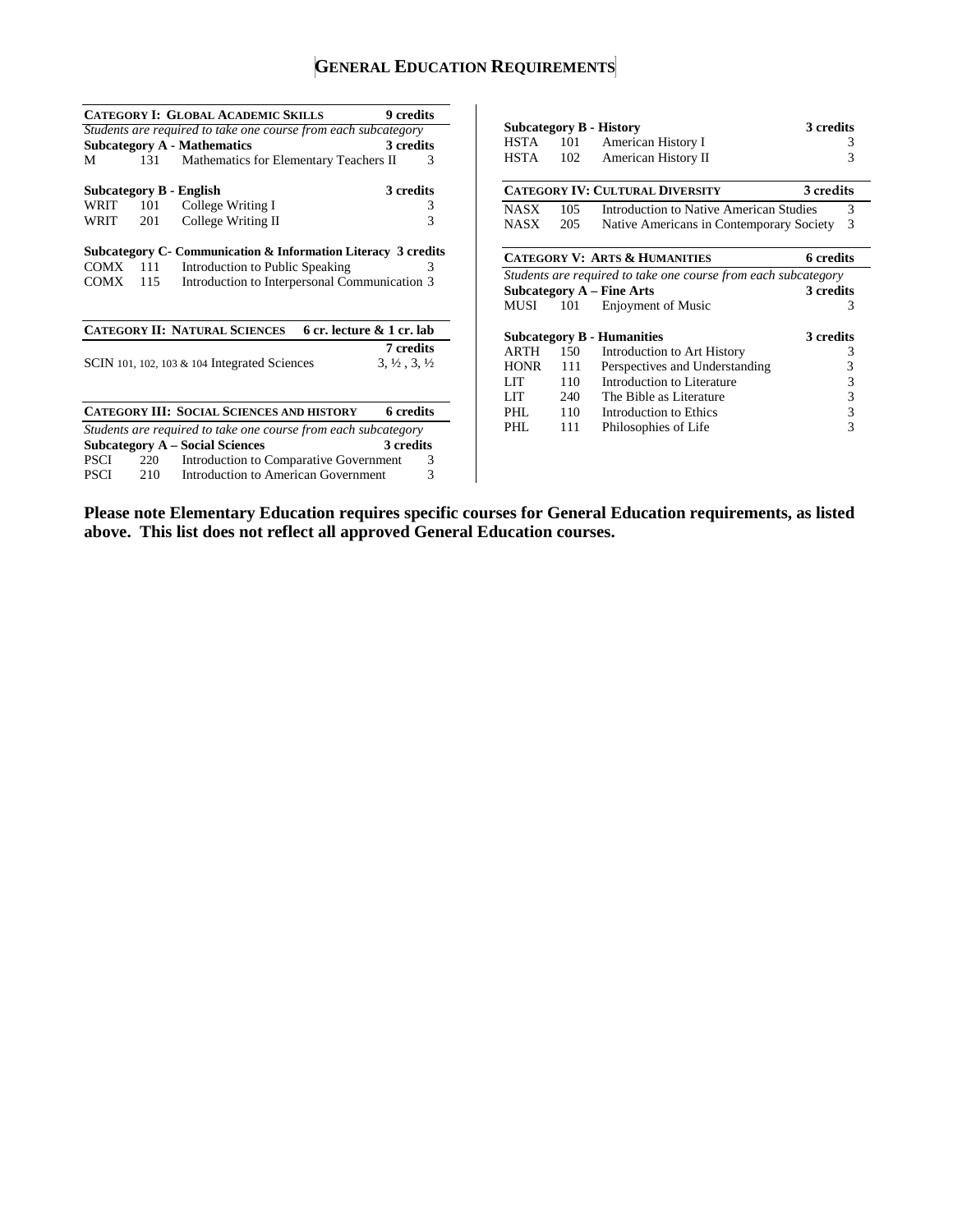| Course                                                             | <b>Credits</b> | Grade | <b>Semester</b> | <b>Equivalent</b> |  |  |  |
|--------------------------------------------------------------------|----------------|-------|-----------------|-------------------|--|--|--|
| A minimum grade of C or better is required in all major coursework |                |       |                 |                   |  |  |  |
| <b>Professional Core for Elementary Education</b>                  |                |       |                 |                   |  |  |  |
| <i># Required for Admission to the Teacher Education Program</i>   |                |       |                 |                   |  |  |  |
| $4$ ENIJ<br>Education and Democracy<br>1 A E                       |                |       |                 |                   |  |  |  |

| #EDU                    | 105  | <b>Education and Democracy</b>                | 3  |  |  |
|-------------------------|------|-----------------------------------------------|----|--|--|
| $^{\wedge\#EDU}$        | 220/ | Human Growth and Development/                 | 3  |  |  |
|                         | 220L | Lab (45 hour practicum required)              |    |  |  |
| #EDU                    | 221  | <b>Education Psychology and Measurement</b>   | 3  |  |  |
| $^{\wedge\text{HEDSP}}$ | 204  | Introduction to Teaching Exceptional Learners | 3  |  |  |
|                         |      | (15 hour practicum required)                  |    |  |  |
| #HTH                    | 201  | <b>Health Issues for Educators</b>            | 3  |  |  |
| <b>EDU</b>              | 381  | Curriculum Theory and Design                  | 3  |  |  |
| <b>EDU</b>              | 353  | Junior Field Experience                       | 2  |  |  |
| <b>EDU</b>              | 495B | Student Teaching: K-8                         | 12 |  |  |
| <b>EDU</b>              | 406  | Philosophical, Legal and Ethical Issues in    | 3  |  |  |
|                         |      | Education                                     |    |  |  |

## **Required Broadfield Elementary Education Courses**

| <b>ARTZ</b> | 102  | Fundamentals of Art for Elementary Teachers                                             | $\overline{2}$ |  |  |
|-------------|------|-----------------------------------------------------------------------------------------|----------------|--|--|
| M           | 130  | Mathematics for Elementary Teachers I                                                   | 3              |  |  |
| <b>GPHY</b> | 121  | Human Geography                                                                         |                |  |  |
| <b>OR</b>   |      |                                                                                         | 3              |  |  |
| <b>HSTR</b> | 102  | <b>Western Civilization II</b>                                                          |                |  |  |
| <b>EDSP</b> | 310  | <b>Supporting Diverse Learners Through</b><br>Collaboration                             | 3              |  |  |
| <b>EDU</b>  | 270  | <b>Instructional Technology</b>                                                         | $\overline{3}$ |  |  |
| <b>EDU</b>  | 343  | <b>Strategies for Managing Diverse Learners</b>                                         | $\overline{2}$ |  |  |
| <b>EDU</b>  | 383  | Assessment in Education                                                                 | 3              |  |  |
| <b>EDU</b>  | 397A | Methods: K-8 Language Art                                                               | $\overline{4}$ |  |  |
| <b>EDU</b>  | 397B | Methods: K-8 Social Studies                                                             | $\overline{3}$ |  |  |
| <b>EDU</b>  | 397C | Methods: K-8 Mathematics                                                                | $\overline{3}$ |  |  |
| <b>EDU</b>  | 397D | Methods: K-8 Science                                                                    | $\overline{3}$ |  |  |
| <b>EDU</b>  | 397E | Methods: K-8 Art                                                                        | $\overline{3}$ |  |  |
| <b>EDU</b>  | 397F | Methods: K-8 Music                                                                      | $\overline{3}$ |  |  |
| <b>HEE</b>  | 309  | <b>Education Methods: Health Enhancement</b><br>Strategies in the Elementary School K-8 | $\overline{3}$ |  |  |
| <b>EDU</b>  | 433  | Reflective Practices in Teaching Reading                                                | $\overline{4}$ |  |  |
| <b>EDU</b>  | 484  | Assessment in Remedial Reading                                                          | $\overline{3}$ |  |  |
|             |      | Area of Concentration electives in consultation with advisor                            | 8              |  |  |
|             |      |                                                                                         |                |  |  |
|             |      |                                                                                         |                |  |  |
|             |      |                                                                                         |                |  |  |
|             |      |                                                                                         |                |  |  |

# **Restricted Electives selected with advisor approval – 6 credits**